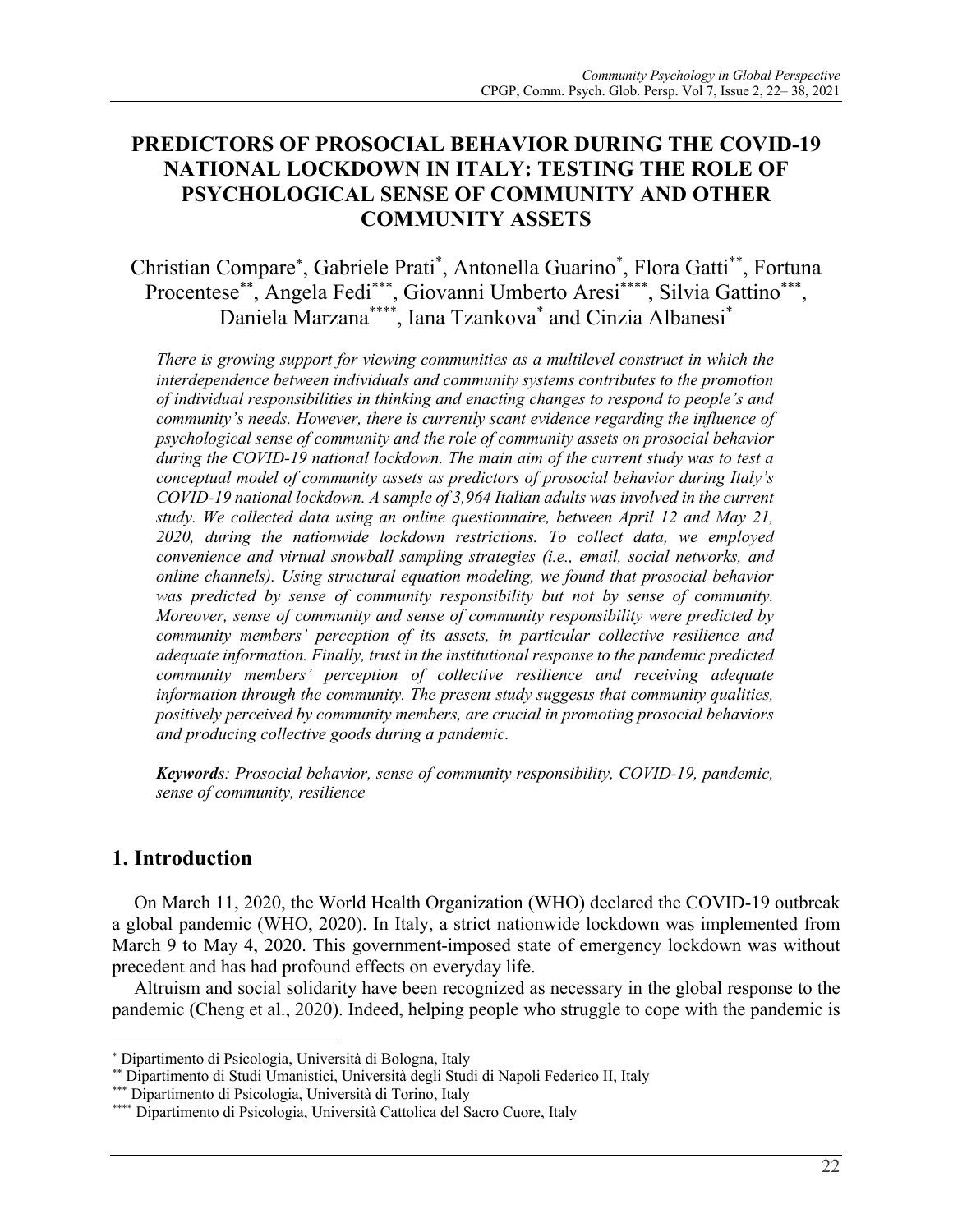crucial to alleviate the strains arising from the quarantine or the outbreak (Wolf et al., 2020). Therefore, it is relevant for the global response to the pandemic to identify the predictors of prosocial behavior (including donations, online support, and company, e.g., Butler, 2020) during a national lockdown in the context of the COVID-19 pandemic. We contend that the psychological sense of community (i.e., sense of community and sense of community responsibility) represents a psychological construct that is particularly relevant in predicting prosocial behavior in the context of the COVID-19 pandemic. Efforts to operationalize the experience of the community have their theoretical roots in the work of Sarason (1974), which conceptualized psychological sense of community as "the perception of similarity to others, an acknowledged interdependence with others, a willingness to maintain this interdependence by giving to or doing for others what one expects from them, and the feeling that one is part of a larger dependable and stable structure." (p. 157). In this sense, living an emergency brings greater attention to the community dimension of everyday life. The shared uncertainty, threat, and need for coordinated and cooperative responses in the pandemic situation highlight the importance of belonging and interdependence with others (Gatti & Procentese, 2021). By using data from a large sample of Italian adults, this study will test a conceptual model of the role of psychological sense of community and other community assets on prosocial behavior during the COVID-19 national lockdown.

### *1.1. Sense of community responsibility and sense of community as a resource*

In the last decades, considerable attention has been devoted to the "community". Community psychology scholars helped to shift the consideration of communities from singular and monolithic subjects to "multilevel construct(s) with cultural, psychological, ethnic, and geopolitical elements" (Dutta, 2016, p. 334).

A deeper understanding of the community ignited a further elaboration of theories around the construct, such as the Sense of Community theory. After moving a critique towards the Sense of Community model proposed by McMillan & Chavis (1986), Boyd et al. (2018) suggested a unified theory: The Community Experience Framework. According to this Framework, community members can perceive their experience in communities according to two dimensions: feeling a community as a resource (SOC) and perceiving a community as responsibility (SOC-R). Sense of community responsibility (SOC-R) refers to a feeling of personal responsibility for protecting or enhancing the individual and collective well-being of a community of people that is not related to an expectation of personal gain (e.g., Boyd et al., 2018; Nowell & Boyd, 2010). According to Boyd et al. (2018), SOC-R represents the missing part of the McMillan & Chavis model, and it differs from sense of community (SOC) because the latter is theoretically based on a human needs perspective and emphasizes the extent to which the collective well-being of a community of people is a resource for meeting critical psychological and physical needs. In addition to theory, there is empirical evidence illustrating that SOC-R and SOC are distinct albeit related constructs (e.g., Boyd & Nowell, 2017; Prati et al., 2020). Previous theoretical and empirical works demonstrated that both SOC and SOC-R predict community engagement (e.g., Boyd & Nowell, 2017; Talò, 2018), civic and political participation (e.g., Prati et al., 2020; Procentese et al., 2019; Talò et al., 2014), and prosocial behavior (e.g., Omoto & Snyder, 2009; Yang et al., 2020). Therefore, the following hypotheses are proposed:

H1: SOC will be a predictor of prosocial behaviors during the COVID-19 pandemic.

H2: SOC-R will be a predictor of prosocial behaviors during the COVID-19 pandemic.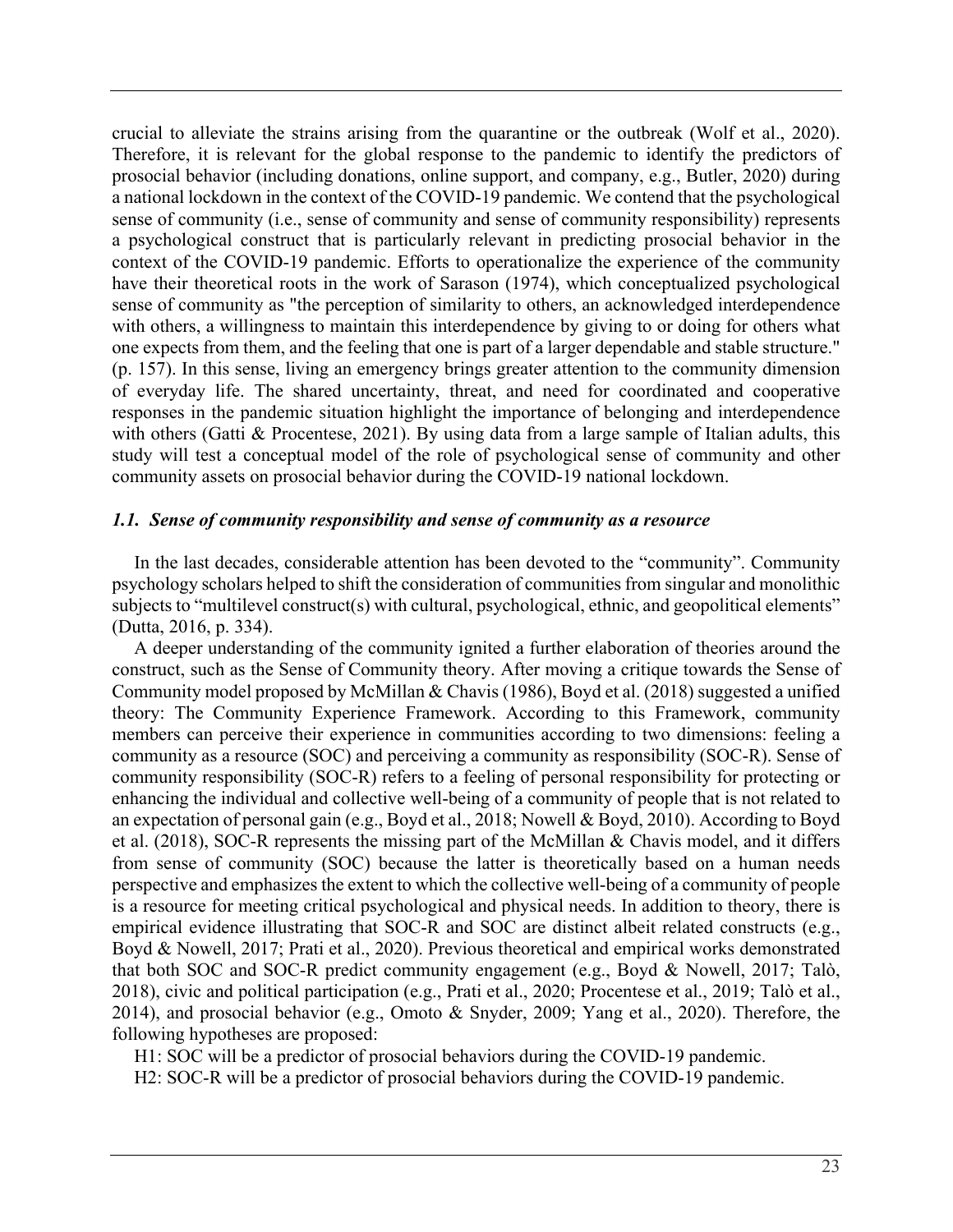### *1.2. Community members' perception of the community context*

The community experience framework (e.g., Boyd et al., 2018; Nowell & Boyd, 2010) posits that community members' perception of the community context can influence the two aspects of community experience (i.e., SOC and SOC-R), given the existing interdependence between individuals and communities. Indeed, interdependence determines how people share local contexts, socially and physically, their perception of living together, and the promotion of individual responsibilities in thinking and enacting changes to respond to people's and community's needs (Procentese & Gatti, 2019). Communication is considered one of the core adaptive attributes of a community that is resilient to a crisis (Houston et al., 2014). According to a communication model of community resilience, to adapt in the face of crisis, the communication systems and resources in a community are crucial because they "function as sources of information, meaning-making, and connection" (Houston et al., 2014, p. 274). Continuous positive flows of appropriate and consistent information are crucial in fighting against uncertainty (Capone et al., 2020; Menoni & Schwarze, 2020). The importance of information and communication during a lockdown is supported by several studies (e.g., Brooks et al., 2020). Indeed, people who are quarantined need to understand the situation, and community leaders can enable critical reflection, skill-building, and transformation through adequate information (Pfefferbaum et al., 2013).

The confinement has solicited and favored access to information, particularly among those who had access to media, who devoted a considerable amount of time to providing information about the pandemic (Gozzi et al., 2020). Conversely, some of the population might not have been easily reached by community leaders, especially if their socio-economic and cultural conditions were dire. Some may also have encountered difficulties accessing media and distinguishing institutional from non-institutional messages (including communication on social media, fake news, etc.). Therefore, the perception that a community as a whole is coping effectively with a pandemic through adequate information and communication is expected to predict the two aspects of community experience. Hence, the following hypothesis is developed:

H3: Community members' perception of receiving adequate information and communication through the community during the COVID-19 pandemic will predict SOC and SOC-R.

Community members' perception of the community during a pandemic concerns adequate information and communication and a shared belief system about a community's ability to successfully adapt to changing and challenging circumstances such as a pandemic. Such a community's ability can be defined in terms of collective resilience, which includes a combination of agency and adaptability (Lyons et al., 2016). Thus, we expect that the perception that a community can cope effectively with a pandemic can predict the two aspects of community experience. Henceforth, the following hypothesis is proposed:

H4: The extent to which community members perceive collective resilience in the community during the COVID-19 pandemic will predict SOC and SOC-R.

#### *1.3.The role of trust in community members' perception of the community context*

According to a study on global pandemic policies (Hale et al., 2021), Italy was one of the first countries to adopt intense and strict policies for closure and containment during the first months of the pandemic and start coordinated information campaigns. Despite its timeliness, a recent study on the preparedness of European countries in coping with the pandemic placed Italy as one of the worst performers in coping (i.e., to reduce the negative impact of mortality of the virus) and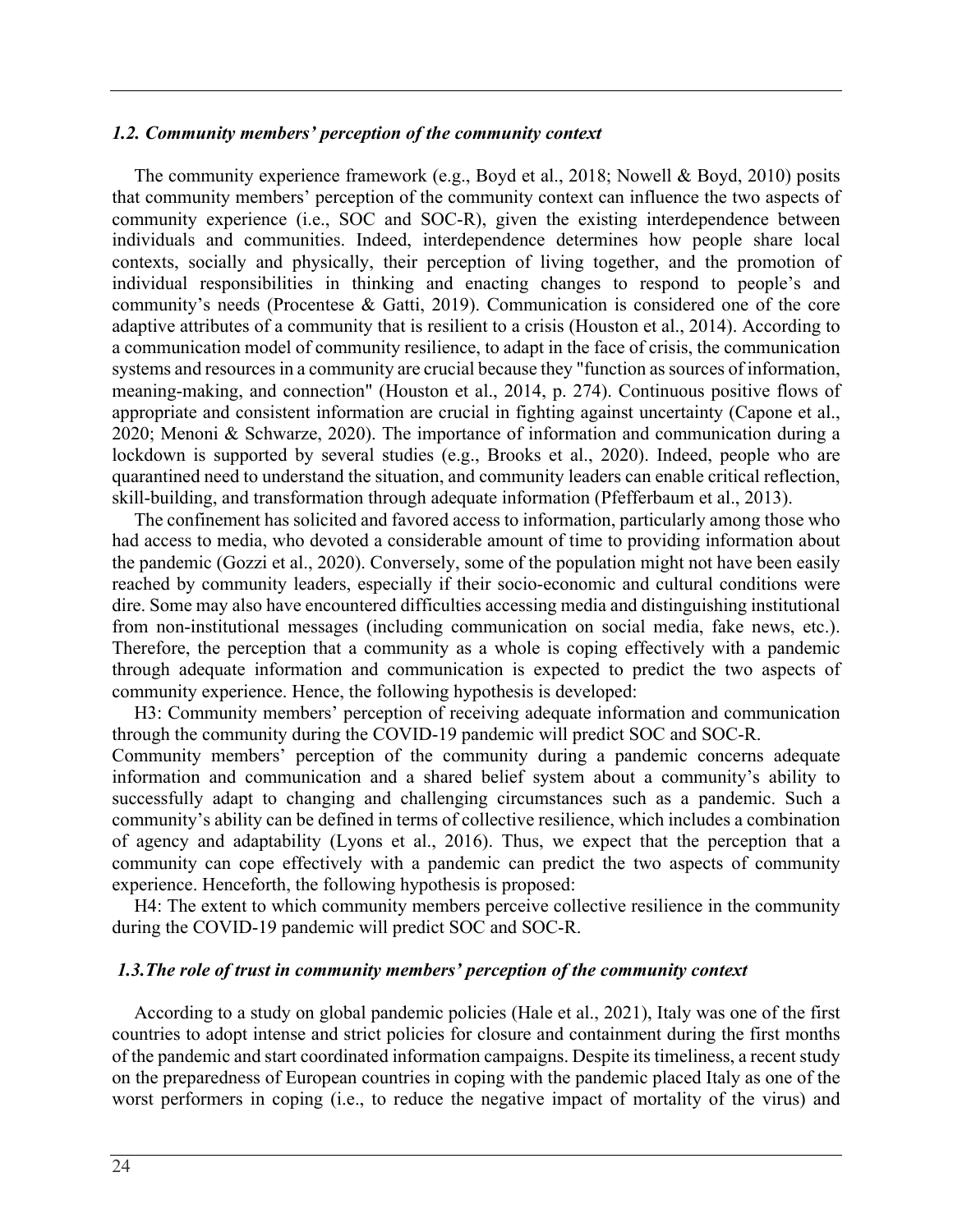containing (i.e., to have a higher capacity to support COVID-19 vaccinations and prevent the diffusion of future waves of the virus) the pandemic crisis (Coccia, 2021).

Worldwide, Institutions have been primarily involved in the process of designing and providing information during the pandemic. Research from the United States during the H1N1 pandemic suggests that people trust public health officials (Paek et al., 2008; Quinn et al., 2013). Similar results have been collected in Switzerland, showing that people displayed high levels of trust in government during the initial stages of the H1N1 pandemic (Bangerter et al., 2012). Findings revealed that greater trust in the institutional response to an outbreak corresponds to a higher probability that people consider institutional communication effective and adhere to health guidelines (Gilles et al., 2011; Prati et al., 2011a; Quinn et al., 2013). In the Internet and social media era, appropriate and consistent communication from trustworthy sources is particularly relevant, considering the fast rate of news- true and fake-spreading (Merchant & Lurie, 2020; Steelman et al., 2015). There is evidence that mutual trust and respectful relationships between institutions, authorities, and citizens play an important role in containing anger, fear, and stress (De Marchi, 2003; Elcheroth & Drury, 2020; Steelman & McCaffrey, 2013) and contribute to the development of a linking social capital, that relates to bonds of connectedness formed across diverse horizontal groups and institutions (Perkins et al., 2002; Claridge, 2018). Hawkins and Maurer (2010), analyzing how New Orleans residents managed their lives after hurricane Katrina, found linking social capital as a critical resource for community revitalization and long-term survival. Oliveira and Morais (2018) identified trust between inhabitants and governors and solidarity as two dimensions of social capital that contribute to community resilience. Indeed, competence-based institutional trust (i.e., an institution's ability to handle extreme situations; Kong, 2013) can hinder "corrosive" community dynamics (Cope et al., 2016; Slack et al., 2020). Recent studies (Sibley et al., 2020; Falcone et al., 2020) showed how public trust in the effectiveness of institutional responses to the pandemic might represent a means for reaching collective goals within communities and allowing individuals groups to look at uncertainty, both dampening it and managing it. Moreover, citizens' trust in government has been reported to have a mitigating effect over a possible "pandemic fatigue" (i.e., a reaction to sustained and unresolved adversity caused by the effects of a pandemic on people's lives) that contributes to people's alienation and hopelessness, along with a progressive demotivation and laxer uptake of virus control measures (e.g., confinement, social distancing, wearing masks) and jeopardize the success of the emergency and containment actions (Allain-Dupré et al., 2020).

Based on this literature, we expect that trust in the institutional response to the COVID-19 pandemic may foster the perception that the community a) has adequate information, given the trustworthiness of the source; and b) is resilient, since trust plays a role in containing citizens' negative responses and developing a linking social capital. Moreover, SOC and SOC-R can be influenced by how institutions manage decisions and how these are perceived as legitimate and trusted (Liu et al., 2018).

H5: Trust in the institutional response to the pandemic will predict community members' perception of collective resilience and adequate information.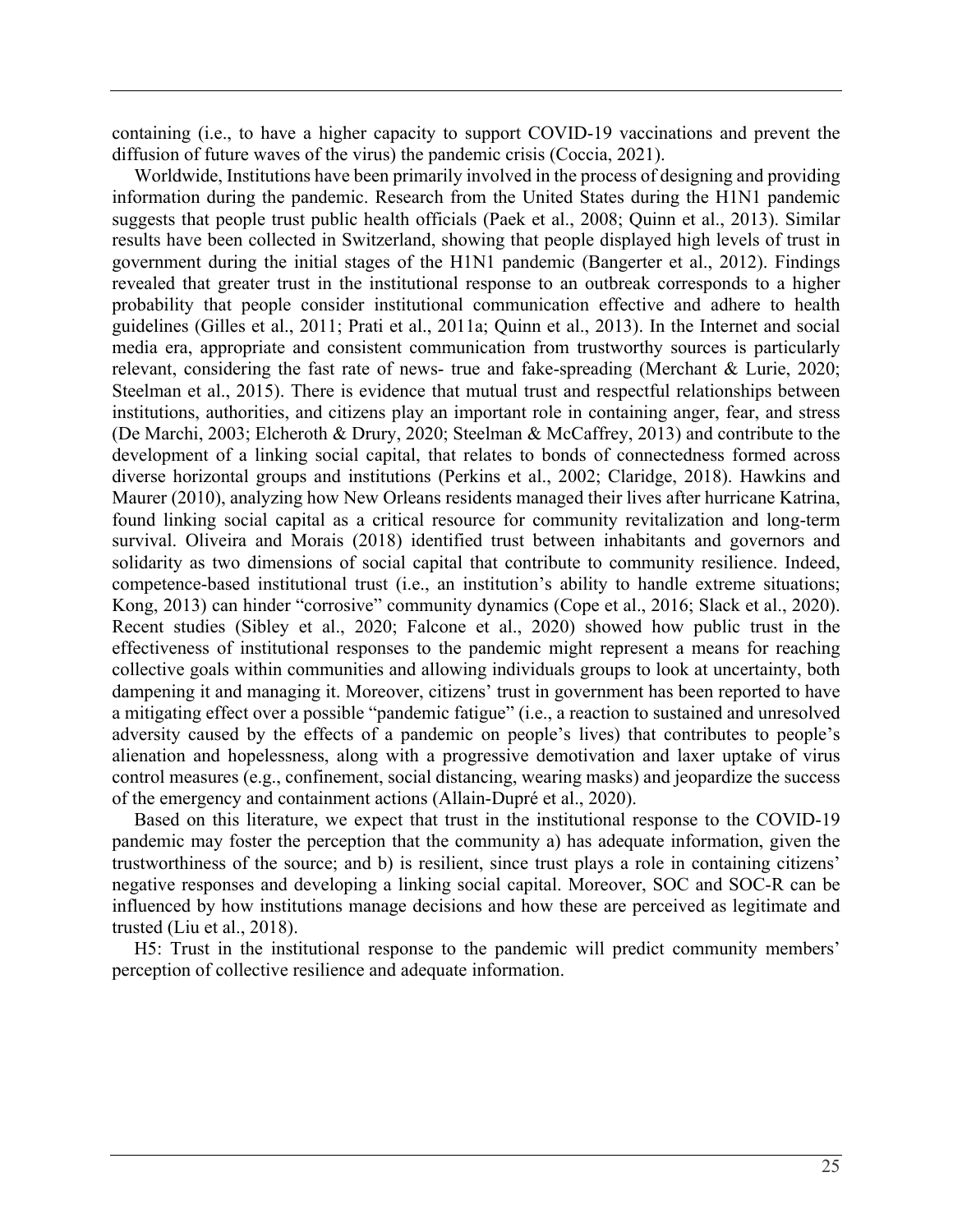# **2. Aims and hypotheses**

This article aims to test a conceptual model derived from the relevant literature presented above (Fig.1). The first part of the model tests the relation between trust, collective resilience, and perception of receiving adequate information; the second part of the model tests the relationship between sense of community, sense of community responsibility, and prosocial behaviors during the COVID-19 National lockdown.



#### **Figure 1. Hypothesized Path Model**

Hypothesized Path Model of Community Assets Predictors of Prosocial Behavior During the COVID-19 national lockdown

Note. All hypothesized paths are positive;  $TIR =$  trust in the institutional response;  $SOC-R =$  sense of community responsibility; SOC = sense of community.

In the following lines, previously presented hypotheses are reported:

H1: SOC will be a predictor of prosocial behaviors during the COVID-19 pandemic.

H2: SOC-R will be a predictor of prosocial behaviors during the COVID-19 pandemic.

H3: Community members' perception of receiving adequate information and communication through the community during the COVID-19 pandemic will predict SOC and SOC-R.

H4: The extent to which community members perceive collective resilience in the community during the COVID-19 pandemic will predict SOC and SOC-R.

H5: Trust in the institutional response to the pandemic will predict community members' perception of collective resilience and adequate information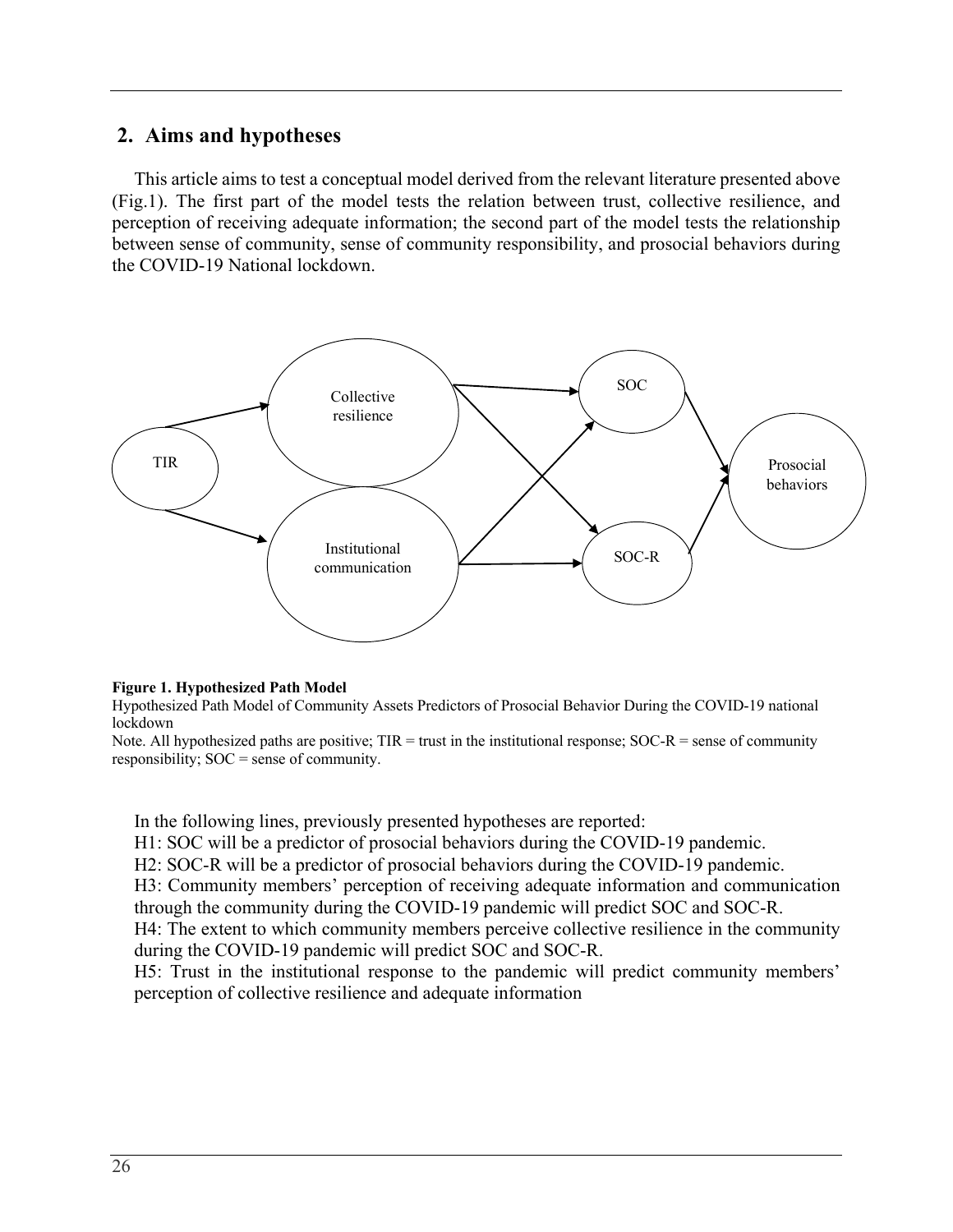# **3. Method**

### *3.1. Design*

Ethical approval was obtained from the Human Research Ethics Committee at the University of Bologna for all aspects of the current research. Informed consent was collected from participants for this study. Respondents' participation was entirely voluntary.

Data were collected with an online questionnaire designed by the research team of the University of Bologna between April 12 and May 21, 2020, using the Qualtrics platform. Given the nationwide lockdown restrictions, convenience and virtual snowball sampling strategies were used for data collection (email, social networks, and online channels). The link to the questionnaire was shared via emails and social network posts. Additionally, emails with a link to the survey were sent to private enterprises, local municipalities and community organizations, university students, and members of the Register of Psychologists. Respondents were invited to contact their friends, relatives, colleagues, and employees, asking them to complete the questionnaire voluntarily and anonymously.

Albeit unable to determine the response rate due to the online link, we were able to compute the completion rate (determined by the ratio between the number of completed questionnaires and the number of participants who started the questionnaire), which was 82.5%.

### *3.2. Sample*

The sample comprised 3,964 participants aged 18 years or older living in Italy. Most participants were women (69.5%; *n* = 2,755). Participants' mean age was 39.85 years (*SD =* 14.29), had higher levels of education (55.8%;  $n = 2,214$ ), had an employee contract (48.2%;  $n =$ 1,910), and lived in the Northern Regions of the Country (66.3%; *n* = 2,627). Table 1 displays data on participants' socio-demographic characteristics and Italian official census figure.

|                                                   | Mean  | Mean general population |                      |  |  |  |
|---------------------------------------------------|-------|-------------------------|----------------------|--|--|--|
| Age                                               | 39.85 | 46                      |                      |  |  |  |
| Gender                                            |       | $\frac{0}{0}$           | % general population |  |  |  |
| Female                                            | 2755  | 69.5                    | 51.8                 |  |  |  |
| Male                                              | 1209  | 30.5                    | 48.2                 |  |  |  |
| <b>Level of education</b>                         |       | $\%$                    | % general population |  |  |  |
| Lower than high school diploma                    | 312   | 7.9                     | 48.1                 |  |  |  |
| High school or vocational diploma                 | 1438  | 36.3                    | 36.6                 |  |  |  |
| Bachelor's degree or higher (Master, Ph.D., etc.) | 2214  | 55.8                    | 15.3                 |  |  |  |
| Occupation                                        |       | $\frac{0}{0}$           | % general population |  |  |  |
| Employee                                          | 1910  | 48.2                    | 30.2                 |  |  |  |
| Self-employer                                     | 605   | 15.3                    | 8.8                  |  |  |  |
| Retired                                           | 241   | 6.1                     | 21.6                 |  |  |  |
| Unemployed                                        | 293   | 7.4                     | 26.2                 |  |  |  |
| Other (student, research fellow, etc.)            | 915   | 23                      |                      |  |  |  |
| Location                                          |       | $\frac{0}{0}$           | % general population |  |  |  |
| Northern Regions                                  | 2627  | 66.3                    | 46.4                 |  |  |  |
| Central Regions                                   | 182   | 4.6                     | 19.9                 |  |  |  |
| Southern Regions                                  | 1155  | 29.1                    | 33.7                 |  |  |  |

**Table 1. Participants' socio-demographics and official Italian census figures (ISTAT, www.istat.it).**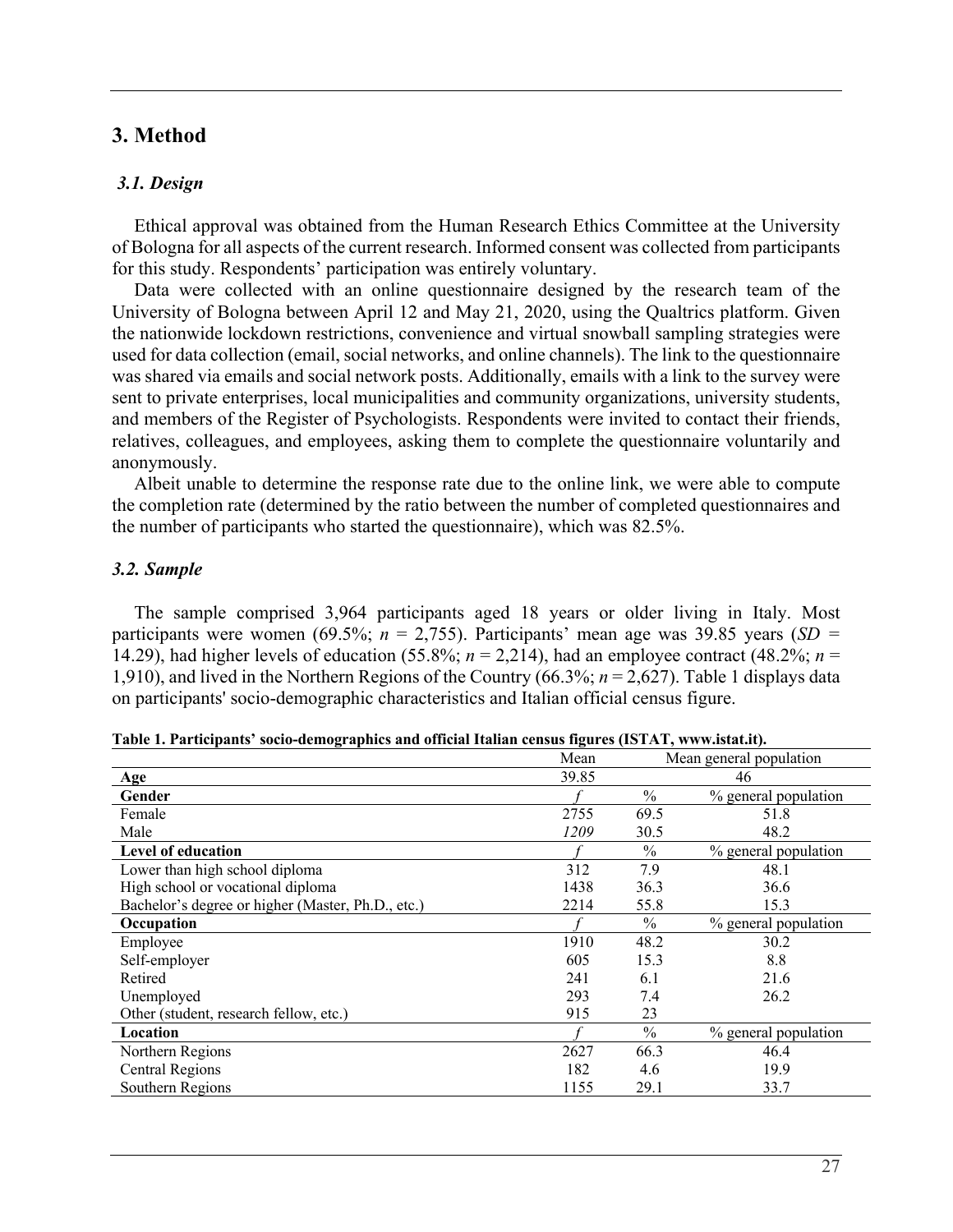#### *3.3. Measures*

Aside from a section on sociodemographic information, the survey included measures of prosocial behaviors, sense of community responsibility, sense of community, institutional trust, institutional information and communication, and collective resilience. Table 2 displays estimates of the reliability of the measures used.

| , ai iavivs                    |       |       |          |            |              |        |                 |        |             |        |   |
|--------------------------------|-------|-------|----------|------------|--------------|--------|-----------------|--------|-------------|--------|---|
|                                | M     | SD    | $\omega$ |            | $\mathbf{2}$ | 3      | $\overline{4}$  | 5      | $\mathbf b$ |        | 8 |
| 1. Gender                      |       |       |          |            |              |        |                 |        |             |        |   |
| $2. \text{Age}$                | 39.84 | 14.27 |          | $-0.08*$ — |              |        |                 |        |             |        |   |
| <b>3. TIR</b>                  | 3.23  | 0.67  | .75      | $-.01$     | $-.08*$      |        |                 |        |             |        |   |
| 4. Collective resilience       | 3.59  | 0.72  | .88      | .01        | $.10*$       | $.28*$ |                 |        |             |        |   |
| 5. Institutional communication | 3.35  | 0.83  | .81      | .00.       | $-.02$       |        | $.58*$ $.30*$   |        |             |        |   |
| <b>6. SOC</b>                  | 3.57  | 0.75  | .87      | .00.       | $.13*$       |        | $.20^*$ $.34^*$ | $.26*$ |             |        |   |
| <b>7. SOC-R</b>                | 3.65  | 0.70  | .86      | .03        | $.13*$       | $.13*$ | $27*$           | $.18*$ | $43*$       |        |   |
| 8. Prosocial behaviors         | 1.85  | 1.58  | .86      | $.07*$     | $.12*$       | $-.01$ | $.09*$          | $-.01$ | $.13*$      | $.25*$ |   |
|                                |       |       |          |            |              |        |                 |        |             |        |   |

**Table 2. Means, Standard Deviations, Reliability Estimates, and Correlations (Spearman's rho) among Study Variables**

*Note.*  $*$   $p$  < .001. TIR = trust in the institutional response; SOC-R = sense of community responsibility; SOC = sense of community.

**Prosocial behaviors.** Prosocial behaviors were measured using 12 dichotomous (*No* = 0, *Yes* = 1) items assessing engagement in various online and offline behaviors. They were adapted from existing scales to the specificities of the lockdown (Enchikova et al., 2019; Rushton et al., 1981). Respondents were asked to answer the question, "Since the beginning of the Covid-19 outbreak, have you engaged in any of the following behaviors?". The items covered areas of practical "offline help" (e.g., "I have worked in a volunteer association for practical help, such as transport, delivery of basic needs, drugs" and "I have helped a neighbor"), of practical online help (e.g., "I have given classes to share my competences with others" and "I have offered school services for children/teenagers at home"), and other online behaviors (e.g., "I have shared verified and official health advice on social networks" and "I have posted messages of hope on social networks"). A summative index of prosocial behavior was used, ranging from 0 (i.e., engaged in any prosocial activity) to 12 (i.e., engaged in all proposed prosocial activities).

**Sense of Community Responsibility.** We used the Italian version of the Sense of Community Responsibility (SOC-R) scale (Prati et al., 2020). The scale consists of six items (e.g., "It is easy for me to put aside my own agenda in favor of the greater good of my community"). Answers were scored on a 5-point Likert scale, ranging from 1 (*Completely disagree*) to 5 (*Completely agree*).

**Sense of Community**. We used the Italian version of the Brief Sense of Community Scale (Gatti & Procentese, 2020; Mannarini et al., 2020; Peterson et al., 2008). The scale consists of eight items (e.g., "I feel connected to this neighborhood" and "I feel like a member of this neighborhood"). Answers were scored on a 5-point Likert scale, ranging from 1 (Completely disagree) to 5 (Completely agree).

**Trust in the institutional response**. Five items were included to assess the trust in the institutional response to the pandemic. These items were derived from previous research on pandemic flu (Prati et al., 2011a, 2011b). The items referred to proximal institutions (local and regional administrations), national institutions (the National Government and the National Health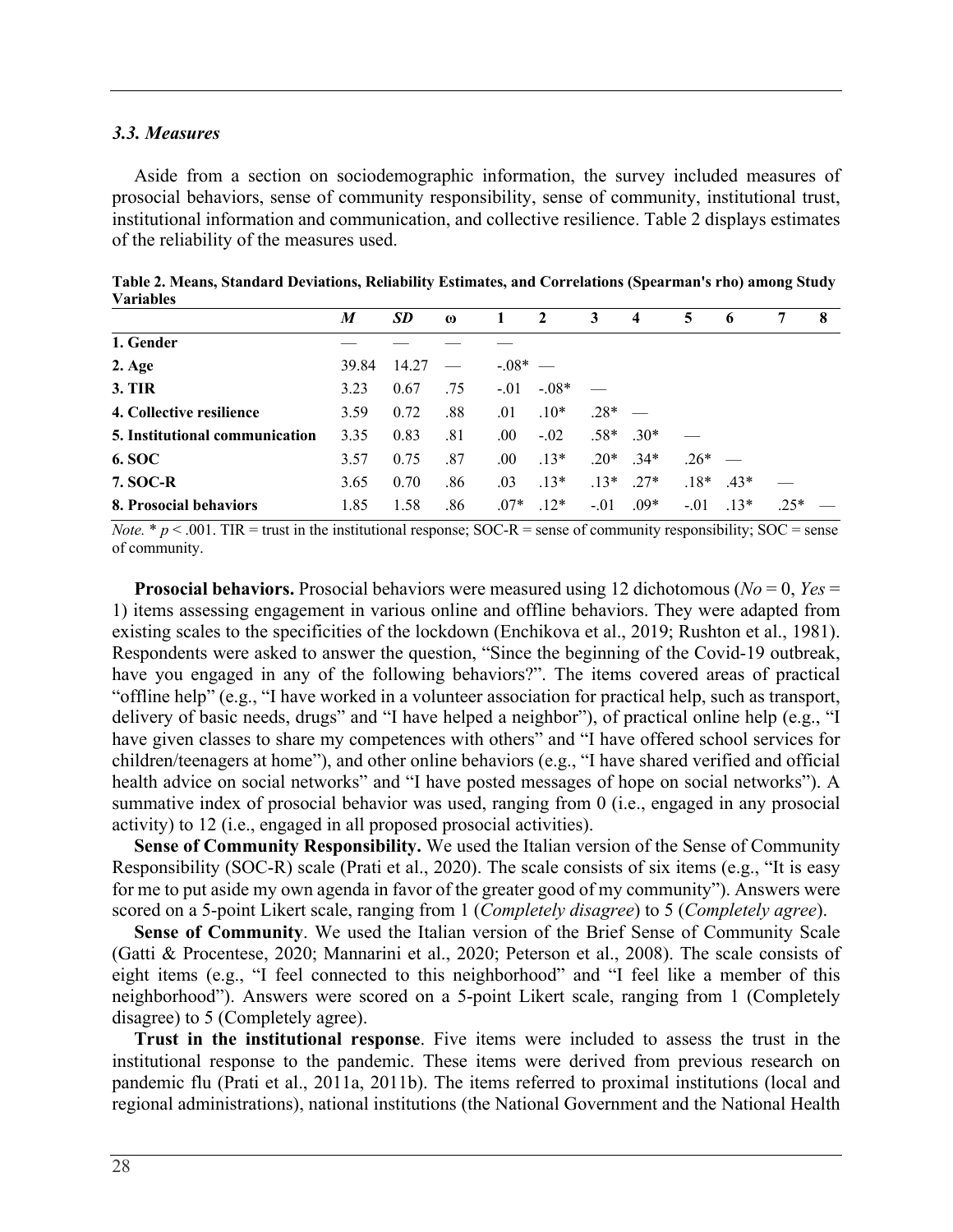System), and international institutions (European Union). Answers were scored on a 5-point Likert scale, ranging from 1 (*not at all*) to 5 (*completely*).

**Institutional communication**. We used the institutional information and communication subscale of the CART – Community Advancing Resilience Toolkit (Pfefferbaum et al., 2014; Pfefferbaum et al., 2013; Pfefferbaum et al., 2016). The scale was composed of four items with answers on a 5-point Likert scale, ranging from 1 (*Completely disagree*) to 5 (*Completely agree*). Items examples are "If a disaster occurs, my community provides information about what to do" and "My community keeps people informed (via television, radio, newspaper, Internet, phone, neighbors, etc.) about issues that are relevant to them."

**Collective resilience**. We used the Fletcher-Lyons collective resilience scale (Lyons et al., 2016). The scale includes five items (e.g., "If challenges arise for my community as a whole, we are able to actively respond to those challenges"). We have replaced the original term "group" with the term "community" because we aimed to investigate community resilience. Answers were scored on a 5-point Likert scale, ranging from 1 (*Completely disagree*) to 5 (*Completely agree*).

## **4. Statistical analyses**

The percentage of missing data was small (i.e., 2%), and, therefore, we used pairwise deletion (Newman, 2014). We calculated descriptive statistics and correlation coefficients using SPSS 25. To evaluate reliability, we calculated McDonald's omega ( $\omega$ ) using the semTools R package 0.5-3 (Jorgensen et al., 2020). Table 2 displays descriptive statistics, reliability, and variable correlations. Except for gender and age (control variables), the study variables were significantly correlated, and the signs of all the correlation coefficients were as expected. To test our hypothesized model, we used structural equation modeling in Mplus 7.4. Specifically, we used a mean and variance adjusted weighted least squares estimation method (WLSMV). The model's overall fit was evaluated considering the values for acceptable absolute, relative, and parsimony fit indices. The selection of these indices was based on their statistical power and widespread use in the relevant statistical literature (Hu & Bentler, 1999; Kline, 2011; Ullman, 2006). We considered the values of the Standardized Chi-square ( $\gamma$ 2/df < 5), the Root Mean Square Error of Approximation (RMSEA  $\leq$  0.08). As a relative fit index, we used the values of the Comparative fit index (CFI  $> 0.90$ ) (Hu & Bentler, 1999; Kline, 2011; Ullman, 2006) and Tucker–Lewis Index (> .90). Gender and age effects were controlled for in the structural equation model.

### **5. Results**

Table 2 displays descriptive statistics, reliability, and variable correlations. Except for gender and age (control variables), the study variables were significantly correlated, and the signs of all the correlation coefficients were as expected. Examination of the correlation matrix indicated that the data were not likely to be affected by singularity and multicollinearity (Tabachnick & Fidell, 2013).

Figure 2 reports the path coefficients from the hypothesized structural equation model. The fit of the model was satisfactory,  $\chi^2(793) = 5354.016$ ,  $p < .001$ ; TLI= .97; CFI=.97; RMSEA = .038, 95% CI [.037, .039]. The hypothesized positive relationship between SOC and prosocial behavior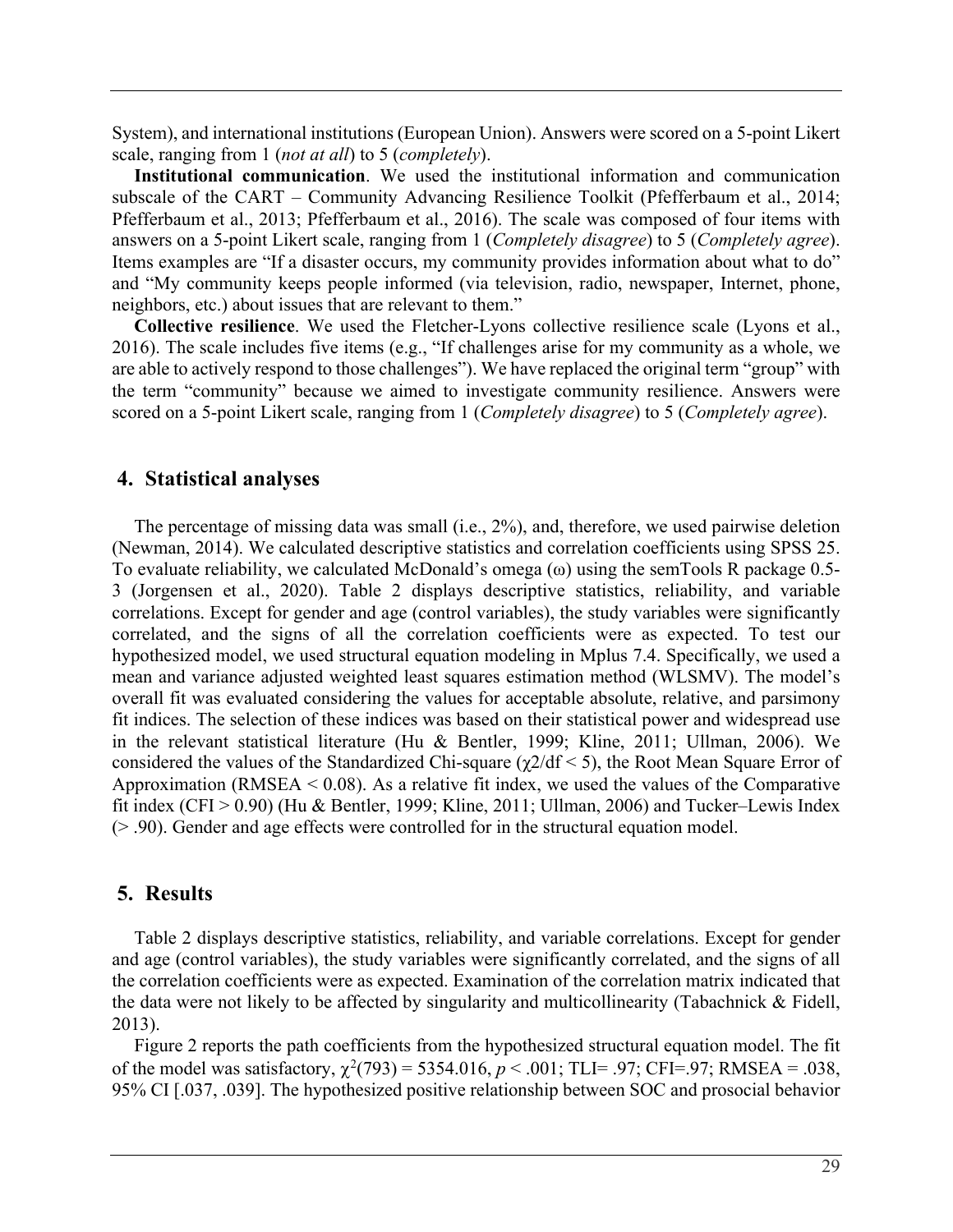during the COVID-19 pandemic was not significant, β=-.01, *p* = .691. Therefore, Hypothesis 1 was not supported. Consistent with Hypothesis 2, SOC-R predicted prosocial behaviors during the COVID-19 pandemic,  $\beta = .48$ ,  $p < .001$ . The extent to which participants perceived a community that provides adequate information and communication during the COVID-19 pandemic was a significant predictor of both SOC,  $\beta = .20$ ,  $p < .001$ , and SOC-R,  $\beta = .12$ ,  $p < .001$ . Thus, Hypothesis 3 was supported. Perceived collective resilience in the community during the COVID-19 pandemic was significantly associated with both SOC,  $β = .32$ ,  $p < .001$ , and SOC-R,  $β = .27$ , *p* < .001, thereby confirming Hypothesis 4.

Finally, trust in the institutional response to the pandemic did predict the extent to which participants perceived a community that provides adequate information and communication, β = .77,  $p < .001$ , and perceived collective resilience in the community,  $\beta = .42$ ,  $p < .001$ . Therefore, Hypothesis 5 was supported. The model explained 25% of variance for prosocial behavior, 13% for SOC-R, 21% for SOC, 59% for the extent to which the community gives adequate information, and 19% for collective resilience.



#### **Figure 2. Path Coefficients**

Path Coefficients (Structural Equation Model) from the Hypothesized Model of Community Assets Predictors of Prosocial Behavior During the COVID-19 national lockdown

Note. TIR = trust in the institutional response; SOC-R = sense of community responsibility; SOC = sense of community. Standardized path coefficients among variables are presented. \*  $p < .001$ ;  $\chi^2$  (793) = 5354.016,  $p < .001$ ; TLI= .97; CFI=.97; RMSEA = .038, 95% CI [.037, .039]. Gender and age effects were controlled for in the model but are not shown.

### **6. Discussion**

The main aim of the current study was to test a structural equation model of community assets that influence prosocial behavior during the COVID-19 national lockdown. We found support for all hypotheses except for H1, the one about the relationship between SOC and prosocial behavior. When only zero-order correlations were examined, findings revealed a significant and positive relation between SOC and prosocial behavior, consistent with Hypothesis 1. Such a significant correlation coefficient is in line with previous theoretical and empirical research demonstrating that SOC is associated with community engagement (Talò, 2018), civic and political participation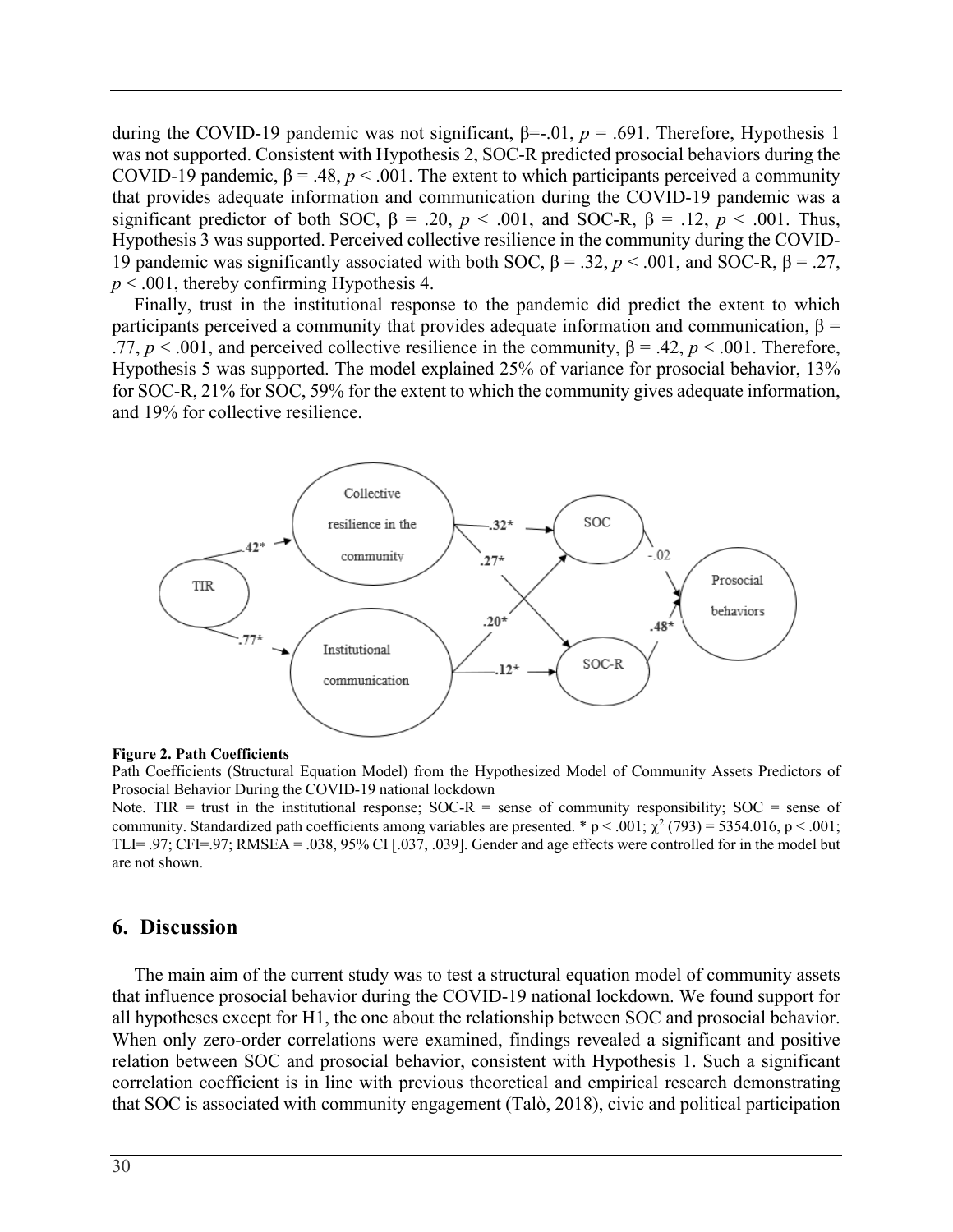(Talò et al., 2014), and prosocial behavior (Omoto & Snyder, 2009). Findings from the structural equation modeling revealed that SOC does not predict prosocial behavior when SOC-R is included as a simultaneous predictor, disconfirming the first hypothesis. Besides, consistent with Hypothesis 2, SOC-R predicts prosocial behavior. Such a pattern of findings may be explained using the community experience framework (e.g., Boyd et al., 2018; Nowell & Boyd, 2010). According to this framework, SOC-R is theoretically based on a personal values perspective which argues that feelings of responsibility specific to a community would direct and motivate prosocial behaviors that are not directly rooted in an expectation of personal gain. SOC-R is different from SOC which is oriented toward a human needs theory perspective that emphasizes the role of a community as a resource for meeting psychological and physical needs. Although the community experience framework recognizes that SOC can motivate to act on behalf of the community, this would be true to how those prosocial behaviors are expected to create a community context that is more likely to contribute to one's well-being. We argue that SOC did not predict prosocial behaviors because participants in the current study did not perceive such behaviors as capable of protecting and enhancing their well-being or the benefits they receive from the community membership. At the same time, they probably thought their behaviors were helpful to others, contributing to their well-being. Therefore, individuals would be engaged in prosocial behaviors because the "cause" –supporting other people in need– is just (Kelly & Breinlinger, 1996), and they experience feelings of responsibility specific to a community. Moreover, while in our study Sense of Community explicitly referred to local communities, Sense of Community Responsibility enabled respondents to expand the concept of community to broader geographical or even different collectivities that during a pandemic could be more suitable targets for prosocial behaviors (e.g., a virtual community that one can reach through online activities).

Besides, we argue that SOC and SOC-R are closely related, albeit distinct constructs (e.g., Boyd & Nowell, 2017; Prati et al., 2020). Indeed, zero-order correlations revealed a strong relationship between SOC and SOC-R, and the squared correlation coefficient revealed that the amount of shared variance between SOC and SOC-R was only 18%. Although such findings suggest that the constructs do not merely overlap and are conceptually distinct, the amount of shared variance between SOC and SOC-R may explain previous research findings documenting a relationship between SOC and prosocial behavior. Such an explanation would indicate that SOC only may appear to have a non-spurious association with prosocial behavior when active SOC-R is not considered. The community experience framework supports the view that SOC-R is a stronger predictor of prosocial behavior relative to SOC. Finally, future research should focus on a theoretical exploration of the extent to which SOC-R may mediate the relationship between SOC and prosocial behavior.

In line with Hypothesis 3, we found positive associations between community members' perception of a community that provides adequate information and communication during the COVID-19 pandemic and both SOC and SOC-R. These findings confirm the importance of adequate information and communication during a quarantine (e.g., Brooks et al., 2020) and lend support to a communication model of community resilience (Houston et al., 2014). We also found that perceived collective resilience in the community during the COVID-19 pandemic predicted both SOC and SOC-R, thereby confirming Hypothesis 4. We argue that members' perception of their community as capable to successfully adapt to a crisis is an attribute of great importance for the development of both SOC and SOC-R, in line with the idea that SOC is nurtured by shared narratives of capacity to overcome shared threats (Chamlee-Wright & Storr, 2011; Revell & Dinnie, 2020). The role of adequate information and communication provided by the community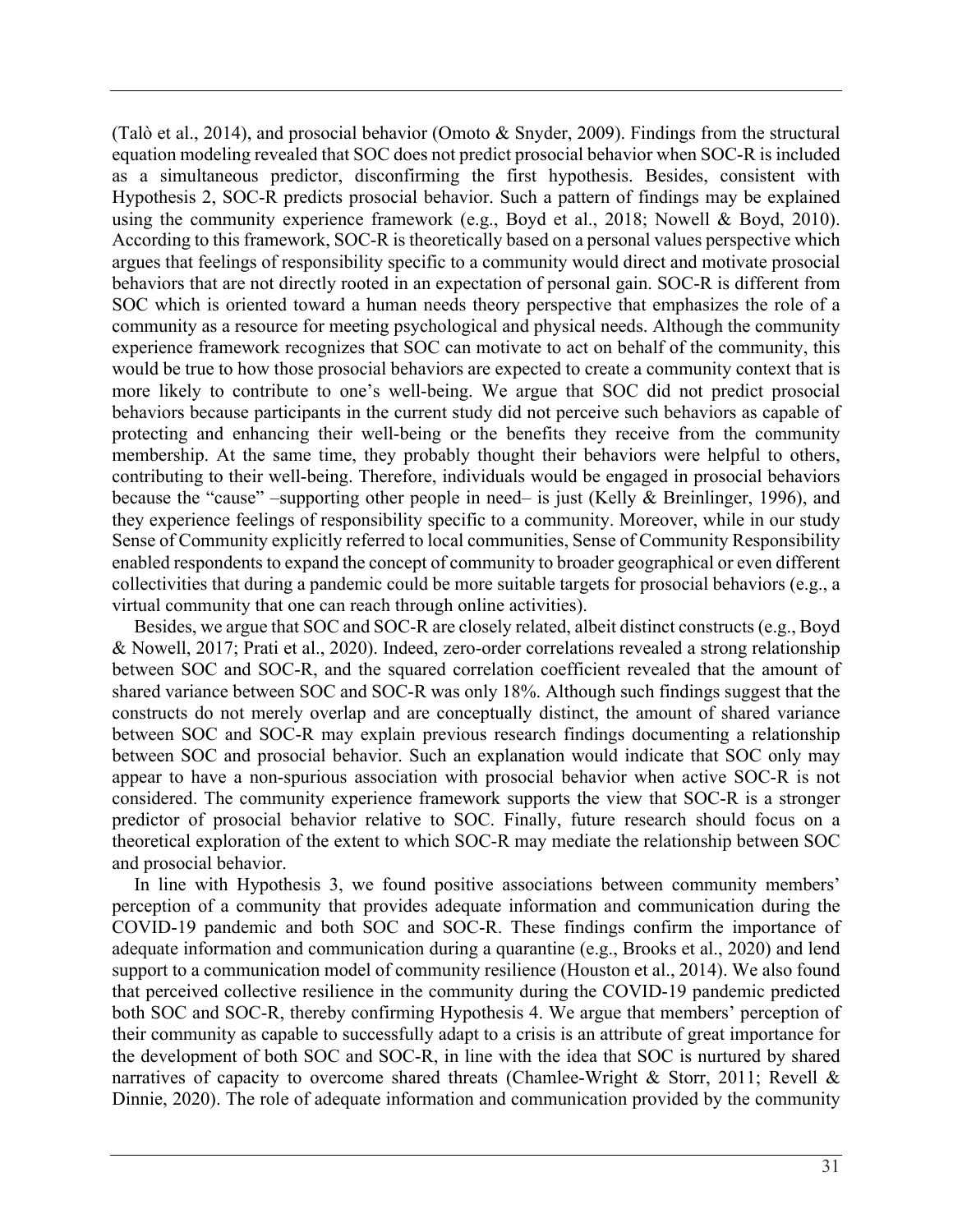and of perceived collective resilience in the community has important implications for theory. Specifically, our findings contribute to defining some of the elements of a supportive community context in a time of crisis that are posited to predict sense of community according to the community experience framework (e.g., Boyd et al., 2018; Nowell & Boyd, 2010).

The findings that trust in the institutional response to the pandemic predicted community members' perception of the community during a pandemic (i.e., collective resilience and adequate information) provide support for Hypothesis 5. Our findings extend previous research on trust in the institutional response to an outbreak (Gilles et al., 2011; Prati et al., 2011a; Quinn et al., 2013) by demonstrating an effect of this construct on perceived community characteristics that are crucial for community resilience and social capital development, that represent key resources to deal with crises.

We should highlight several potential limitations of the present research. First, the crosssectional design of the study limits the ability to make causal inferences. Nonetheless, the hypothesized associations between the variables were based on theory and prior evidence. Second, we acknowledge potential self-selection bias since participation in the survey implied having time to devote to completing the questionnaire and may have resulted from an interest in COVID-19 research. Also, men were underrepresented probably because they are less interested in participating in COVID-19 surveys (e.g., Prati, 2021).

Conversely, women's overrepresentation might be connected to a greater interest given by the more significant immediate and long-term impact of the pandemic on their health and personal, social, working, and educational lives (Burki, 2020; Almeida et al., 2020; Power, 2020; Connor et al., 2020). It is important to acknowledge that the effect of gender was tested. Finally, we used an online survey that restricts the participation of individuals without technological devices (i.e., pc, smartphone, tablet, etc.) and who have little access to the Internet (even though, during the pandemic, broader access to the Internet was granted). Our sample was a convenience sample and, therefore, may not be regarded as representative as national probability samples (see Table 1). This study was planned and carried out during a nationwide lockdown that significantly restricted mobility. Future studies with other samples in Italy and other countries are needed to generalize these findings. Moreover, our study hypothesized specific relations between the variables according to the literature taken into account, but we do not exclude bi-directional associations or inverse relations. Future research might test other models with different paths, starting from different literature assumptions or re-testing the same model at different stages of health emergency outbreaks.

### **7. Conclusions and implications for research and practice**

Despite these limitations, our study provides empirical support to the claimed relevance of community sense of responsibility to engage effectively with the pandemic. It also points out the authorities' essential role in shaping what people do or value (Elcheroth & Drury, 2020).

In a recent review on community resilience, Oliveira and Morais (2018) identified solidarity and trust toward the state as key pillars of social capital that contribute to resilience, stressing the importance for inhabitants of a community to think that they can trust and count on their governors. However, trust in institutions cannot be taken for granted, mainly when the institutional response entails persecution of marginalized populations or violent enforcement of emergency law and regulation. In those cases, solidarity and grassroots initiatives can also directly respond to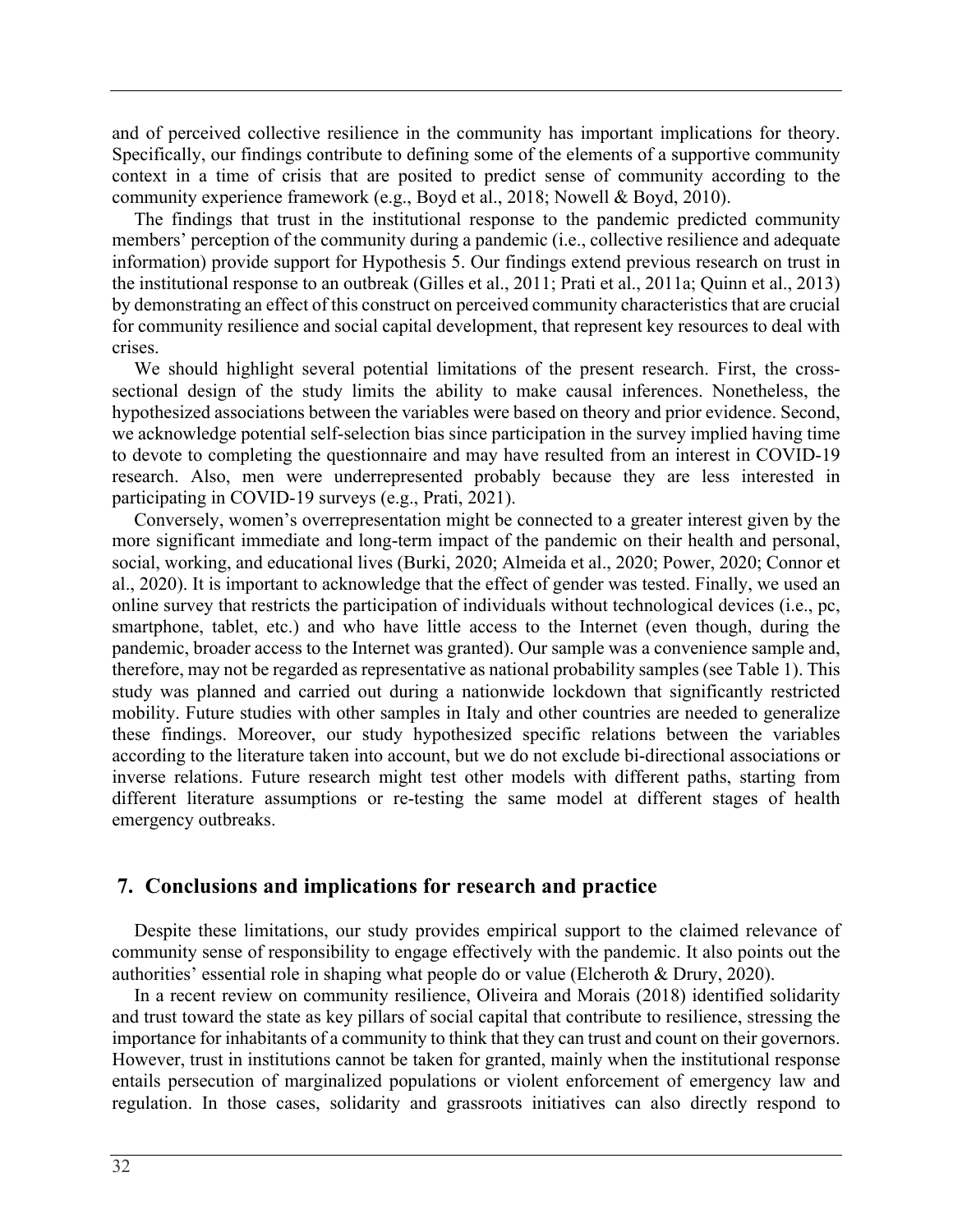institutional failure or lack of adequate response (Malherbe, 2020). Devine et al. (2021) reported a double-edged nature of trust that should not be considered as "unconditional", stressing how higher trust is associated with slower policy responses, potentially due to the belief that government will be able to deal with the pandemic without more stringent policies, or that fellow citizens would be able to self-police.

Our findings can inform targeted interventions and communication campaigns to promote resilient strategies at the community and national level to answer the spread of pandemics such as Covid-19.

We believe that a) forms of communication that strengthen the collective value of prosocial behavior, offering examples of engaged communities; and b) grassroots initiatives that show that caring for others can generate human connections, can increase collective trust (not limited to institutions), and sustain a long-term innovative practice of care, thus strengthening community well-being. Initiatives like "The new bank of community ideas and solutions" (Albanesi et al., 2021) could serve the scope.

From a public health perspective, community engagement proved critical to contain epidemics in the past (Laverack & Manoncourt, 2015).

Political and health institutions' responses and actions are important to spread positive attitudes such as trust to cope with the virus and make communities more supportive and proactive (Brooks et al., 2020). Indeed, people in communities need to be informed adequately (by different media and social networks) to act responsibly for the individual and collective well-being.

The process of information and communication should go far beyond the mere transmission of messages to the general population and could benefit from engaging with the different (vulnerable) groups in the community to identify and co-construct communicative ideas that can motivate their responsible behavior and solicit active solidarity.

Raising responsibility at the community level during a pandemic can improve the way people express their solidarity without expecting a personal benefit but feeling to be part of and act as a collectivity. Raising community sense of responsibility during a pandemic may favor people's prosocial behavior and the active production of collective goods and ultimately contribute to supporting people navigate through the harshness of the emergency, thus representing a valuable aid to public services.

# **References**

- Albanesi, C., Berkowitz, B., & Stark, W. (2021, June 3-4). *The new bank of community ideas and*  solution [Symposium]. 11<sup>th</sup> ECCP Conference, Oslo, Norway.
- Allain-Dupré, D., Chatry, I., Michalun, V., & Moisio, A. (2020, November). *The territorial impact of COVID-19: Managing the crisis across levels of government.* OECD. https://www.oecd.org/coronavirus/policy-responses/theterritorial-impact-of-covid-19 managing-the-crisis-across-levels-ofgovernment-d3e314e1/
- Almeida, M., Shrestha, A. D., Stojanac, D., & Miller, L. J. (2020). The impact of the COVID-19 pandemic on women's mental health. *Archives of Women's Mental Health, 23*(6), 741-748. https://doi.org/10.1007/s00737-020-01092-2
- Bangerter, A., Krings, F., Mouton, A., Gilles, I., Green, E.G.T., & Clémence, A. (2012). Longitudinal investigation of public trust in institutions relative to the 2009 H1N1 pandemic in Switzerland. *PLoS ONE*, *7*(11), e49806. https://doi.org/10.1371/journal.pone.0049806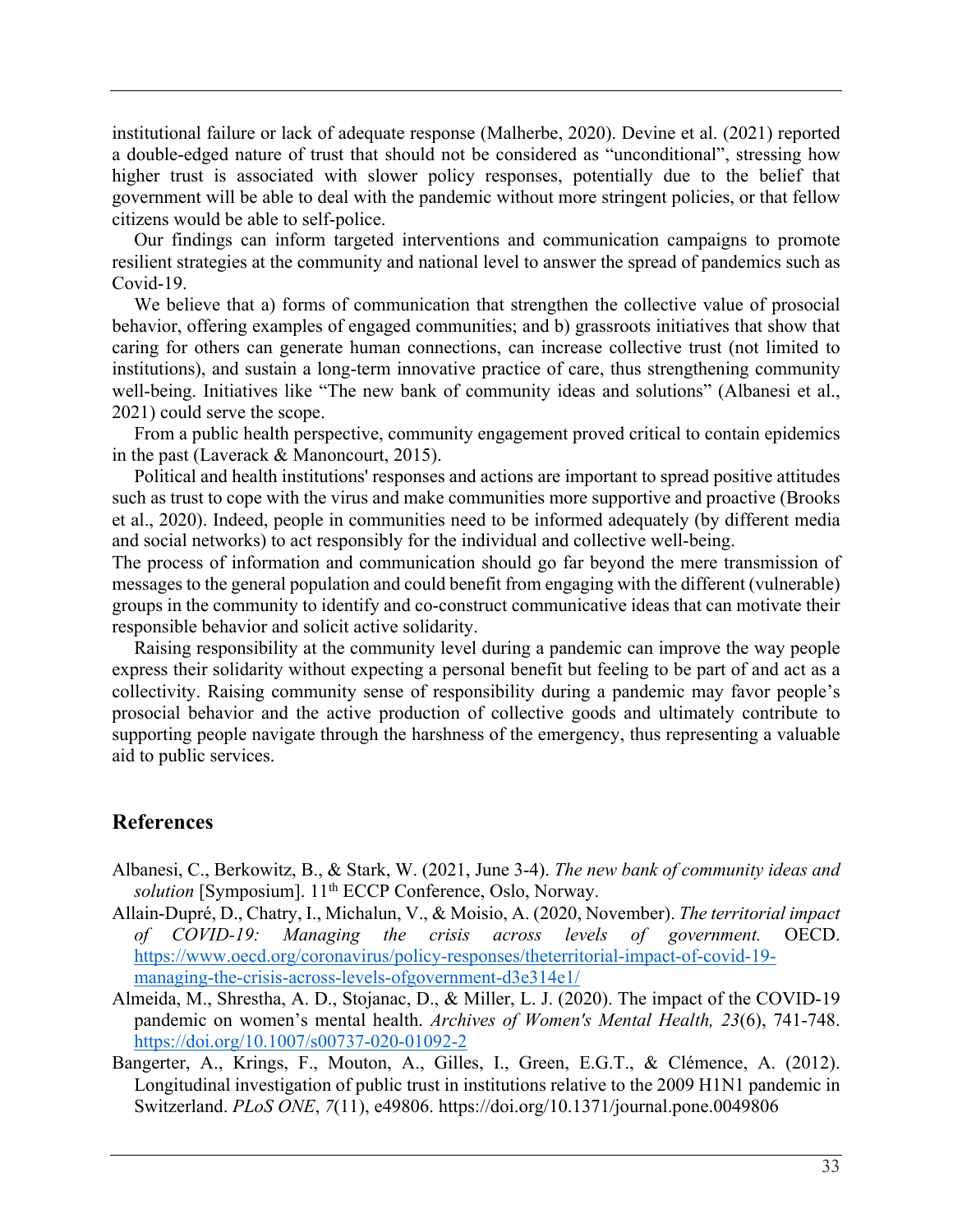- Boyd, N.M., & Nowell, B. (2017). Testing a theory of sense of community and community responsibility in organizations: An empirical assessment of predictive capacity on employee well‐being and organizational citizenship. *Journal of Community Psychology*, *45*(2), 210-229. https://doi.org/10.1002/jcop.21843
- Boyd, N.M., Nowell, B., Yang, Z., & Hano, M.C. (2018). Sense of community, sense of community responsibility, and public service motivation as predictors of employee well-being and engagement in public service organizations. *The American Review of Public Administration*, *48*(5), 428-443. https://doi.org/10.1177/0275074017692875
- Brooks, S.K., Webster, R.K., Smith, L.E., Woodland, L., Wessely, S., Greenberg, N., & Rubin, G. J. (2020). The psychological impact of quarantine and how to reduce it: Rapid review of the evidence. *The Lancet*, *395*(10227), 912-920. https://doi.org/10.1016/S0140-6736(20)30460-8
- Burki, T. (2020). The indirect impact of COVID-19 on women. *The Lancet Infectious Diseases, 20*(8), 904-905. https://doi.org/10.1016/S1473-3099(20)30568-5
- Butler, P. (2020, April 13). A million volunteer to help NHS and others during Covid-19 outbreak. *The Guardian*. https://www.theguardian.com/society/2020/apr/13/a-million-volunteer-to-helpnhs-and-others-during-covid-19-lockdown
- Capone, V., Caso, D., Donizzetti, A. R., & Procentese, F. (2020). University student mental wellbeing during COVID-19 outbreak: What are the relationships between information seeking, perceived risk and personal resources related to the academic context? *Sustainability*, *12*(17), 7039. https://www.mdpi.com/2071-1050/12/17/7039
- Chamlee-Wright, E., & Storr, V.H. (2011). Social capital as collective narratives and post-disaster community recovery. *The Sociological Review*, *59*(2), 266-282. https://doi.org/10.1111/j.1467- 954X.2011.02008.x
- Cheng, K.K., Lam, T.H., & Leung, C. C. (2020). Wearing face masks in the community during the COVID-19 pandemic: Altruism and solidarity. *The Lancet*. Advance online publication. https://doi.org/10.1016/S0140-6736(20)30918-1
- Claridge, T. (2018). Functions of social capital–bonding, bridging, linking. *Social Capital Research, 10*(11), 1-7. https://d1fs2th61pidml.cloudfront.net/wpcontent/uploads/2018/11/Functions-of-Social-Capital.pdf?x66629
- Coccia M. (2021, January). *Which countries and why have the best preparedness to cope with pandemic threat and support COVID-19 vaccinations?* Working Paper CocciaLab n. 60/2021, CNR -National Research Council of Italy. https://ssrn.com/abstract=3814697
- Connor, J., Madhavan, S., Mokashi, M., Amanuel, H., Johnson, N. R., Pace, L. E., & Bartz, D. (2020). Health risks and outcomes that disproportionately affect women during the Covid-19 pandemic: A review. *Social Science & Medicine*, *266*(113364), 1-7. http://doi.org/10.1016/j.socscimed.2020.113364
- Cope, M. R., Slack, T., Blanchard, T. C., & Lee, M. R. (2016). It's not whether you win or lose, it's how you place the blame: Shifting perceptions of recreancy in the context of the deepwater horizon oil spill. *Rural Sociology, 81*(3), 295–315. https://doi.org/10.1111/ruso.12096
- De Marchi, B. (2003). Public participation and risk governance. *Science and Public Policy*, *30*(3), 171-176. https://doi.org/10.3152/147154303781780434
- Devine, D., Gaskell, J., Jennings, W., & Stoker, G. (2021). Trust and the Coronavirus pandemic: What are the consequences of and for trust? An early review of the literature. *Political Studies Review, 19*(2), 274–285. https://doi.org/10.1177/1478929920948684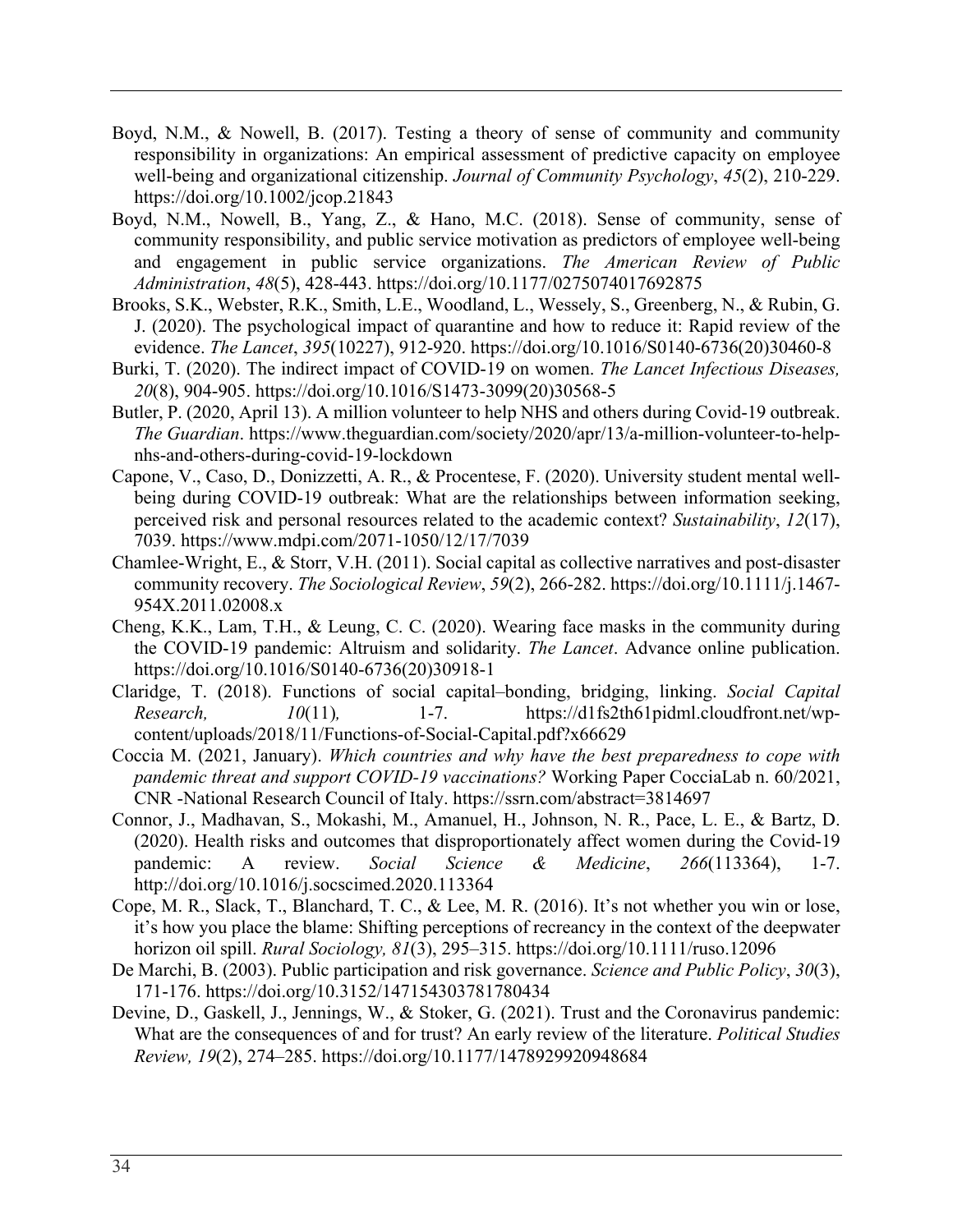- Dutta, U. (2016). Prioritizing the local in an era of globalization: A proposal for decentering community psychology. *American Journal of Community Psychology, 58*(3-4), 329-338. https://doi.org/10.1002/ajcp.12047
- Elcheroth, G., & Drury, J. (2020). Collective resilience in times of crisis: Lessons from the literature for socially effective responses to the pandemic. *British Journal of Social Psychology*, *59*(3), 703-713. https://doi.org/10.1111/bjso.12403
- Enchikova, E., Neves, T., Mejias, S., Kalmus, V., Cicognani, E., & Ferreira, P. D. (2019). Civic and political participation of European youth: Fair measurement in different cultural and social contexts. *Frontiers in Education, 4*(10), 1-14. https://doi.org/10.3389/feduc.2019.00010
- Falcone, R., Colì, E., Felletti, S., Sapienza, A., Castelfranchi, C., & Paglieri, F. (2020). All we need is trust: How the COVID-19 outbreak reconfigured trust in Italian public institutions. *Frontiers in Psychology, 11*, 561747. https://doi.org/10.3389/fpsyg.2020.561747
- Gatti, F., & Procentese, F. (2020). Open neighborhoods, sense of community, and Instagram use: Disentangling modern local community experience through a multilevel path analysis with a multiple informant approach. *TPM: Testing, Psychometrics, Methodology in Applied Psychology*, *27*(3), 313-329. https://doi.org/10.4473/TPM27.3.2
- Gatti, F., & Procentese, F. (2021). Local community experience as an anchor sustaining reorientation processes during COVID-19 pandemic. *Sustainability, 13*(8), 4385. https://doi.org/10.3390/su13084385
- Gilles, I., Bangerter, A., Clémence, A., Green, E. G. T., Krings, F., Staerklé, C., & Wagner-Egger, P. (2011). Trust in medical organizations predicts pandemic (H1N1) 2009 vaccination behavior and perceived efficacy of protection measures in the Swiss public. *European Journal of Epidemiology*, *26*(3), 203-210. https://doi.org/10.1007/s10654-011-9577-2
- Gozzi, N., Tizzani, M., Starnini, M., Ciulla, F., Paolotti, D., Panisson, A., & Perra, N. (2020). Collective response to media coverage of the COVID-19 pandemic on reddit and Wikipedia: mixed-methods analysis. *Journal of Medical Internet Research, 22*(10), e21597. https://doi.org/10.2196/21597
- Hale, T., Angrist, N., Goldszmidt, R., Kira, B., Petherick, A., Phillips, T., ... & Tatlow, H. (2021). A global panel database of pandemic policies (Oxford COVID-19 Government Response Tracker). *Nature Human Behaviour, 5*(4), 529-538. https://doi.org/10.1038/s41562-021-01079- 8
- Hawkins, R.L., & Maurer, K. (2010). Bonding, bridging and linking: How social capital operated in New Orleans following Hurricane Katrina. *British Journal of Social Work, 40*(6), 1777-1793. https://doi.org/10.1093/bjsw/bcp087
- Houston, J.B., Spialek, M. L., Cox, J., Greenwood, M. M., & First, J. (2014). The centrality of communication and media in fostering community resilience: A framework for assessment and intervention. *American Behavioral Scientist*, *59*(2), 270-283. https://doi.org/10.1177/0002764214548563
- Hu, L.T., & Bentler, P.M. (1999). Cutoff criteria for fit indexes in covariance structure analysis: Conventional criteria versus new alternatives. S*tructural Equation Modeling: A Multidisciplinary Journal, 6*(1), 1-55.
- Jorgensen, T. D., Pornprasertmanit, S., Schoemann, A. M., & Rosseel, Y. (2020). *semTools: Useful tools for structural equation modeling. R package version 0.5-3*. https://CRAN.Rproject.org/package=semTools
- Kelly, C., & Breinlinger, S. (1996). *The social psychology of collective action: Identity, injustice and gender*. Taylor & Francis.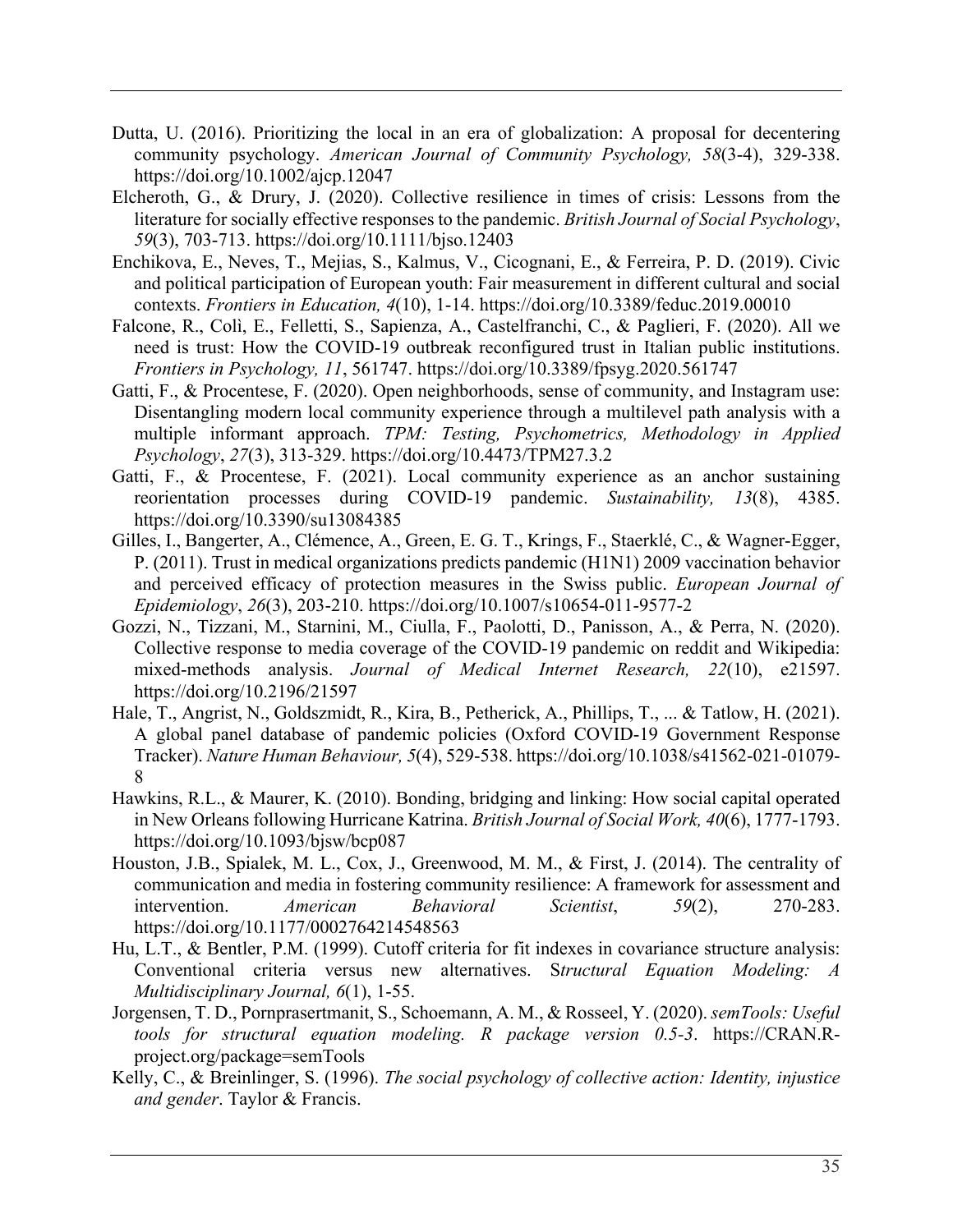- Kline, R. (2011). Convergence of structural equation modeling and multilevel modeling. In *The SAGE handbook of innovation in social research methods* (pp. 562-589). SAGE Publications Ltd. https://www.doi.org/10.4135/9781446268261
- Kong, D.T. (2013). Intercultural experience as an impediment of trust: Examining the impact of intercultural experience and social trust culture on institutional trust in government. *Social Indicators Research, 113*(3), 847–858. https://doi.org/10.1007/s11205-012-0117-6
- Laverack, G., & Manoncourt, E. (2015). Key experiences of community engagement and social mobilization in the Ebola response. *Global Health Promotion, 23*(1), 79-82. http://doi.org/doi:10.1177/1757975915606674
- Liu, J.H., Milojev, P., Gil de Zúñiga, H., & Zhang, R. J. (2018). The Global Trust Inventory as a "proxy measure" for social capital: Measurement and impact in 11 democratic societies. *Journal of Cross-Cultural Psychology, 49*(5), 789–810. https://doi.org/10.1177/0022022118766619
- Lyons, A., Fletcher, G., & Bariola, E. (2016). Assessing the well-being benefits of belonging to resilient groups and communities: Development and testing of the Fletcher-Lyons Collective Resilience Scale (FLCRS). *Group Dynamics: Theory, Research, and Practice*, *20*(2), 65-77. https://doi.org/10.1037/gdn0000041
- Malherbe, N. (2020). Community psychology and the crisis of care. *Journal of Community Psychology, 48*(7), 2131-2137. https://doi.org/10.1002/jcop.22427
- Mannarini, T., Rochira, A., Ciavolino, E., & Salvatore, S. (2020). Individual and perceived community determinants of sense of community: The role of universalistic values. *Journal of Community Psychology*, *48*(2), 623-637. https://doi.org/10.1002/jcop.22255
- McMillan, D.W., & Chavis, D.M. (1986). Sense of community: A definition and theory. *Journal of Community Psychology, 14*(1), 6-23. https://doi.org/10.1002/1520- 6629(198601)14:1<6::AID-JCOP2290140103>3.0.CO;2-I
- Menoni, S., & Schwarze, R. (2020). Recovery during a crisis: Facing the challenges of risk assessment and resilience management of COVID-19. *Environment Systems & Decisions*, *40*, 189-198. https://doi.org/10.1007/s10669-020-09775-y
- Merchant, R.M., & Lurie, N. (2020). Social media and emergency preparedness in response to novel coronavirus. *JAMA*, *323*(20), 2011-2012. https://doi.org/10.1001/jama.2020.4469
- Newman, D.A. (2014). Missing data: Five practical guidelines. *Organizational Research Methods*, *17*(4), 372-411. https://doi.org/10.1177/1094428114548590
- Nowell, B., & Boyd, N.M. (2010). Viewing community as responsibility as well as resource: Deconstructing the theoretical roots of psychological sense of community. *Journal of Community Psychology*, *38*(7), 828-841. https://doi.org/10.1002/jcop.20398
- Oliveira, A.T.C., & Morais, N.A.D. (2018). Community resilience: An integrative literature review study. *Trends in Psychology*, *26*, 1731-1745. https://doi.org/10.9788/tp2018.4-02pt
- Omoto, A. M., & Snyder, M. (2009). Influences of psychological sense of community on voluntary helping and prosocial action. In S. Stürmer & M. Snyder (Eds.), *The psychology of prosocial behavior: Group processes, intergroup relations, and helping* (pp. 223-243). Wiley-Balckwell.
- Paek, H.-J., Hilyard, K., Freimuth, V.S., Barge, J.K., & Mindlin, M. (2008). Public support for government actions During a flu pandemic: Lessons learned from a statewide survey. *Health Promotion Practice*, *9*(4\_suppl), 60S-72S. https://doi.org/10.1177/1524839908322114
- Perkins, D.D., Hughey, J., & Speer, P.W. (2002). Community psychology perspectives on social capital theory and community development practice. *Community Development, 33*(1), 33-52. https://doi.org/10.1080/15575330209490141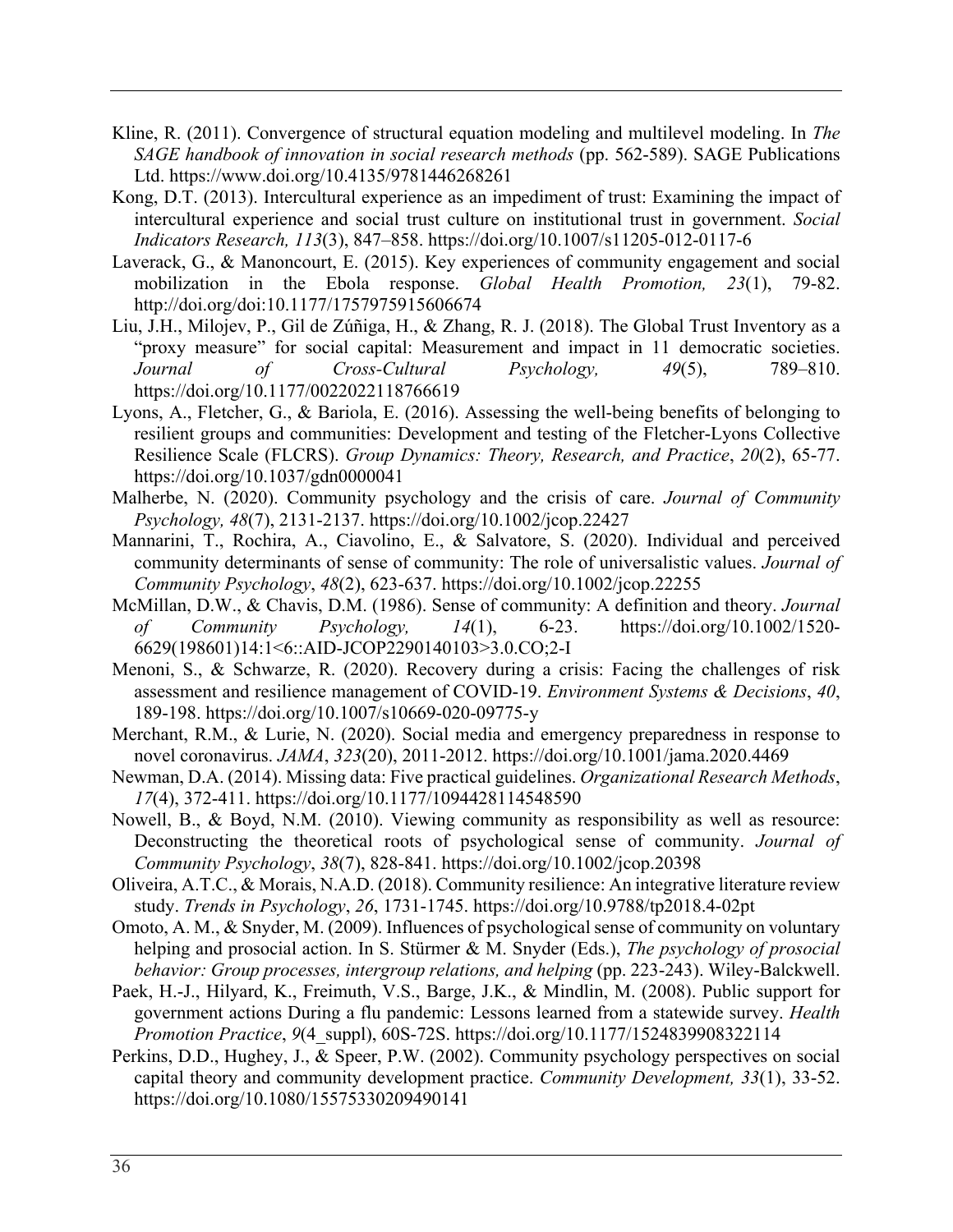- Peterson, N.A., Speer, P.W., & McMillan, D.W. (2008). Validation of a brief sense of community scale: Confirmation of the principal theory of sense of community. *Journal of Community Psychology*, *36*(1), 61-73. https://doi.org/10.1002/jcop.20217
- Pfefferbaum, R.L., Pfefferbaum, B., Nitiéma, P., Houston, J.B., & Van Horn, R.L. (2014). Assessing community resilience: An application of the expanded CART survey instrument with affiliated volunteer responders. *American Behavioral Scientist*, *59*(2), 181-199. https://doi.org/10.1177/0002764214550295
- Pfefferbaum, R.L., Pfefferbaum, B., Van Horn, R.L., Klomp, R.W., Norris, F.H., & Reissman, D.B. (2013). The Communities Advancing Resilience Toolkit (CART): An intervention to build community resilience to disasters. *Journal of Public Health Management and Practice*, *19*(3), 250-258. https://doi.org/10.1097/PHH.0b013e318268aed8
- Pfefferbaum, R. L., Pfefferbaum, B., Zhao, Y. D., Van Horn, R. L., McCarter, G. S. M., & Leonard, M.B. (2016). Assessing community resilience: A CART survey application in an impoverished urban community. *Disaster Health*, *3*(2), 45-56. https://doi.org/10.1080/21665044.2016.1189068
- Power, K. (2020). The COVID-19 pandemic has increased the care burden of women and families. *Sustainability: Science, Practice and Policy, 16*(1), 67-73. https://doi.org/10.1080/15487733.2020.1776561
- Prati, G. (2021). Mental health and its psychosocial predictors during national quarantine in Italy against the coronavirus disease 2019 (COVID‐19). *Anxiety, Stress, & Coping, 34*(2), 145-156. https://doi.org/10.1080/10615806.2020.1861253
- Prati, G., Pietrantoni, L., & Zani, B. (2011a). Compliance with recommendations for pandemic influenza H1N1 2009: The role of trust and personal beliefs. *Health Education Research*, *26*(5), 761-769. https://doi.org/10.1093/her/cyr035
- Prati, G., Pietrantoni, L., & Zani, B. (2011b). A social-cognitive model of pandemic influenza H1N1 risk perception and recommended behaviors in Italy. *Risk Analysis*, *31*(4), 645-656. https://doi.org/10.1111/j.1539-6924.2010.01529.x
- Prati, G., Procentese, F., Albanesi, C., Cicognani, E., Fedi, A., Gatti, F., Mannarini, T., Rochira, A., Tartaglia, S., Boyd, N., Nowell, B., & Gattino, S. (2020). Psychometric properties of the Italian version of the sense of community responsibility scale. *Journal of Community Psychology*, *48*(6), 1770-1790. https://doi.org/10.1002/jcop.22366
- Procentese, F., Gatti, F., & Falanga, A. (2019). Sense of responsible togetherness, sense of community and participation: Looking at the relationships in a university campus. *Human Affairs*, *29*(2), 247-263. https://doi.org/10.1515/humaff-2019-0020
- Procentese, F., & Gatti, F. (2019). Senso di convivenza responsabile: Quale ruolo nella relazione tra partecipazione e benessere sociale? [Sense of responsible togetherness: Which role within the relationship between social participation and well-being?] *Psicologia Sociale, 14*(3), 405- 426. https://doi.org/10.1482/94942
- Quinn, S.C., Parmer, J., Freimuth, V.S., Hilyard, K.M., Musa, D., & Kim, K.H. (2013). Exploring communication, trust in government, and vaccination intention later in the 2009 H1N1 pandemic: Results of a national survey. *Biosecurity and Bioterrorism: Biodefense Strategy, Practice, and Science*, *11*(2), 96-106. https://doi.org/10.1089/bsp.2012.0048
- Revell, P., & Dinnie, E. (2020). Community resilience and narratives of community empowerment in Scotland. *Community Development Journal*, *55*(2), 218-236. https://doi.org/10.1093/cdj/bsy038